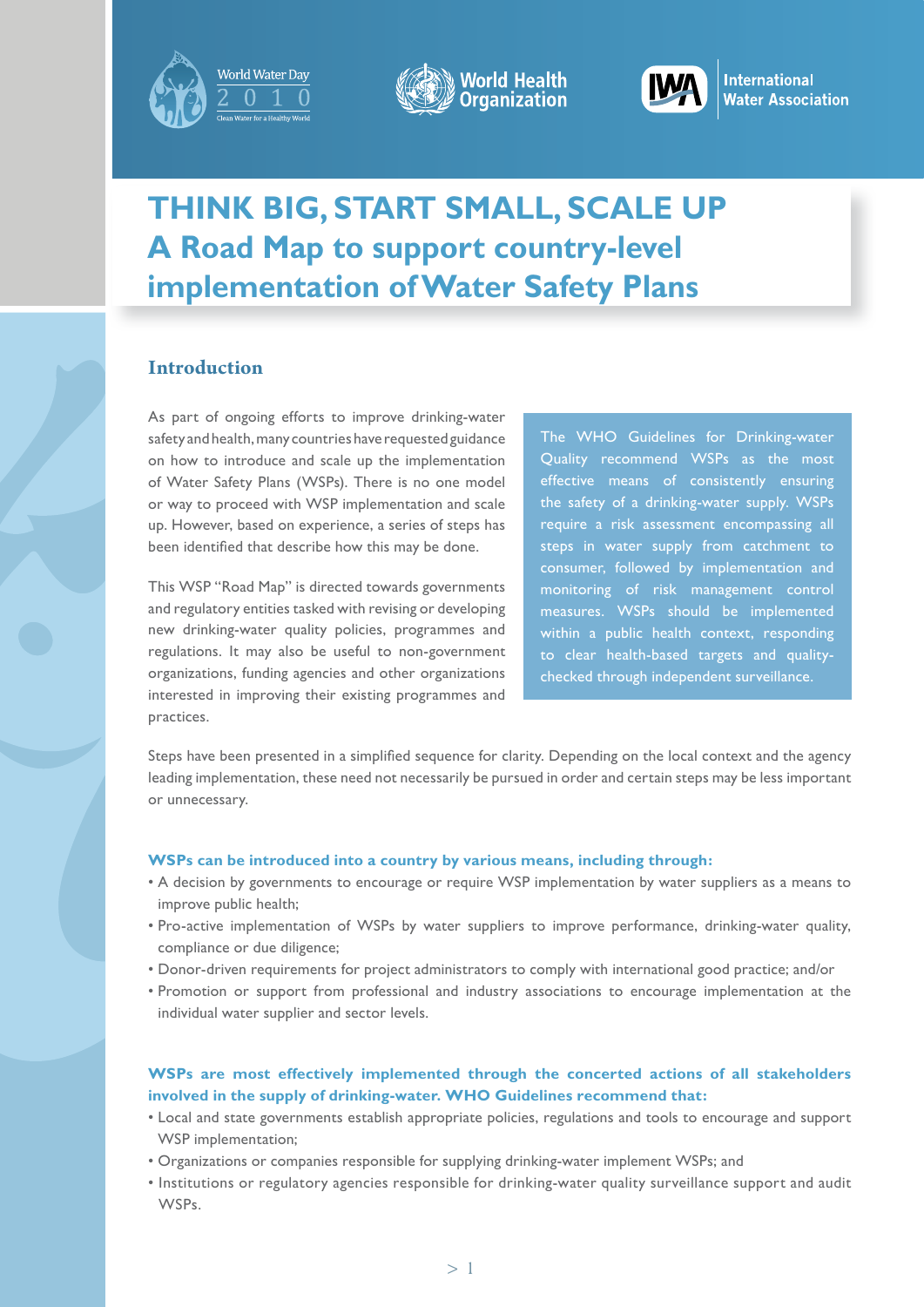# 1. Understand and appreciate the benefits of a WSP approach

*Milestone: Representatives from key stakeholders in the public health and water sector are familiar with, and advocating for, the WSP approach.*

*Outcome: Initial level of interest and understanding for WSPs by decision makers is attained.* 

## **Learn about WSPs**

Water and public health sector representatives may become familiar with the WSP approach and its benefits by referring to the WHO Guidelines for Drinking-water Quality<sup>1</sup>, which recommend WSPs as the preferred approach to drinking-water quality management. Further information, including how to implement a WSP, can be found in technical guidance documents, including the WSP Manual<sup>2</sup>. Other mechanisms for finding out more about the WSP approach include attending regional/ international conferences or workshops and by organizing a national event facilitated by WHO, IWA or other experts.

In order to initiate interest in WSPs, it is important to communicate the benefits of the WSP approach to relevant national stakeholders, including the overall benefit of improved water quality and therefore,

# **Examples of networks supporting WSPs**

- IWA Bonn Network<sup>3</sup>
- Latin American and Caribbean WSP Network<sup>4</sup>
- WHO International Network of Drinking-water Regulators<sup>5</sup>
- WHO International Small Community Water Supply Management Network<sup>6</sup>

better protection of public health. Other benefits include, for example, a better understanding of the water supply system, operational efficiency gains, performance improvements, improved stakeholder relationships and targeted use of financial resources. Further information can be found in the WSP Manual and on WSPortal<sup>7</sup>. Information can also be sought at regional/international conferences and workshops.

## **Create informal alliances at country level**

It is important to identify key individuals and institutions to support and share the responsibility for promoting WSPs and gain their buy-in. These may include senior representatives from the government departments responsible for public health (for example, Ministry of Health), environmental health and drinking-water, as well as leaders from water supply organizations (for example, Chief Executive Officers of utilities), representatives of national water supply associations and representatives of community or local governments. These loose alliances should eventually evolve to a formalized national steering committee. While the nature of the regulatory framework may vary from one country to another, it is often advisable that the agency responsible for public health or environmental health play a leadership role.

#### **Agree to explore WSP approach**

Following this, the government and other stakeholders may agree on exploring WSPs as the preferred approach to sustainably manage drinking-water safety in the country. It might be useful to consult with

http://www.who.int/water\_sanitation\_health/dwq/gdwq3rev/en/index.html

<sup>2</sup> http://www.who.int/water\_sanitation\_health/publication\_9789241562638/en/index.html

<sup>3</sup> http://www.iwa-bonn-network.org

<sup>4</sup> http://www.cepis.ops-oms.org/bvsacg/red\_lac\_psa/redlacpsaeng.html

<sup>5</sup> Note that participation is limited to representatives of institutions responsible for regulating drinking-water production and quality and independent surveillance. Contact RegNet@who.int.

<sup>6</sup> http://www.who.int/water\_sanitation\_health/dwq/scwsm\_network/en/index.html

http:// www.wsportal.org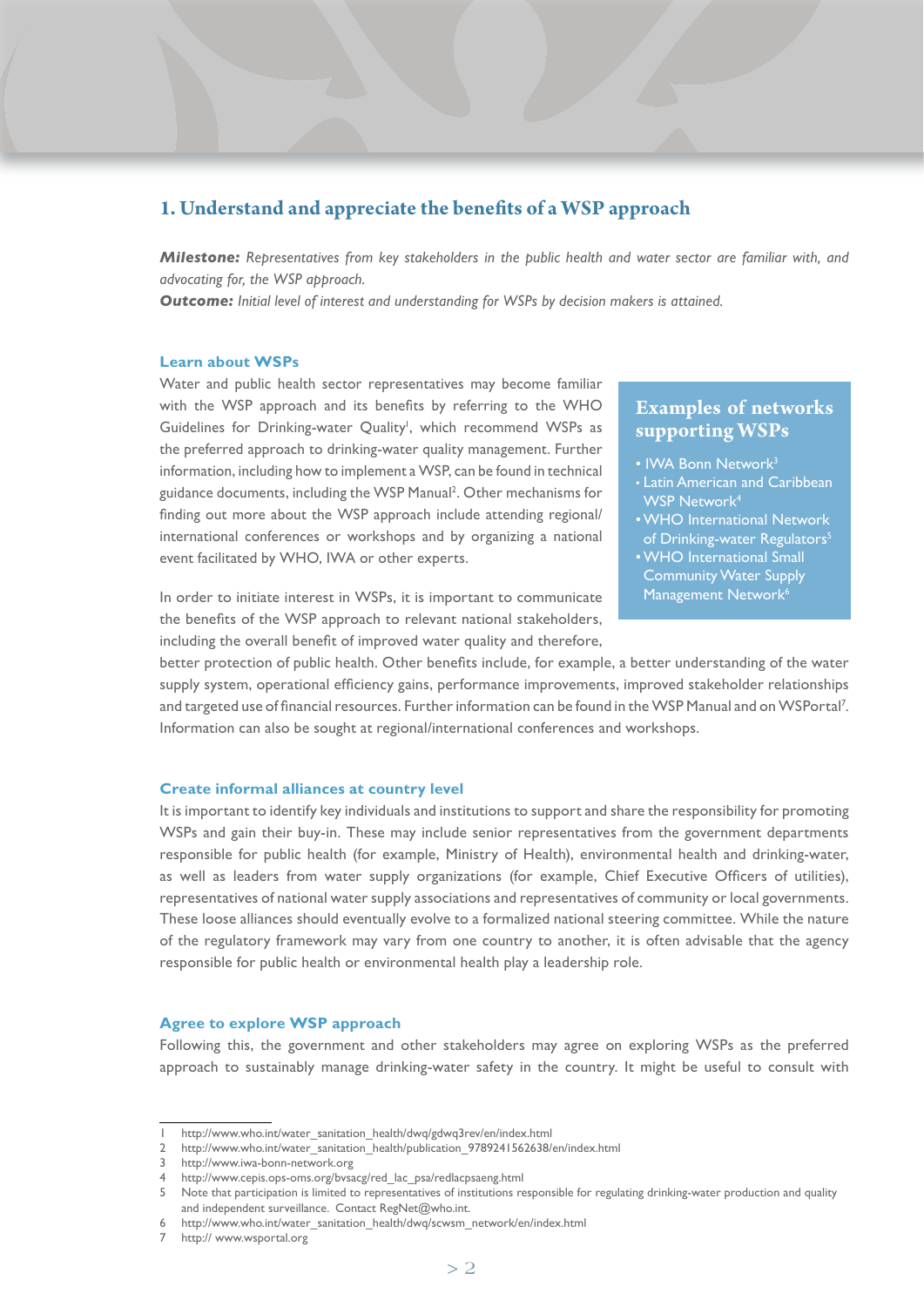experts from other countries who have had experience in WSP implementation to better inform on steps to be taken to introduce WSPs.

# **2. Establish preliminary WSP vision**

*Milestone: Establishment of a national WSP steering committee and an agreed country vision for improving the management of drinking-water quality through the use of WSPs.*

*Outcome: Attainment of initial government commitment to actively promote and pursue WSP implementation.*

## **Establish a national steering committee**

The national steering committee's roles include promoting awareness of and advocating for WSP implementation, developing the national WSP vision and overseeing and providing guidance on its implementation. This committee should consist of senior government decision makers from the health and the water sector, including those with responsibility for water supply, water quality management and the regulation and enforcement of drinking-water laws and standards. The steering committee requires strong leadership, adequate resources, regular meetings and communications among the members and political support. If possible, it should be a formally endorsed committee (e.g. with a terms of reference).

# **Initiate a WSP vision**

Based on an evaluation of existing water quality standards, regulations and policies, the status of drinking-water quality management practices and the perceived benefits of WSPs, the steering committee should coordinate the development of an initial WSP vision. This may describe an ultimate goal of having all water suppliers develop and implement WSPs or it may simply be to require and encourage the adoption of preventive risk management approaches.

# **Case study: Process of introducing WSPs in the Sultanate of Oman**

The first WSP in Oman is currently being developed in Muscat under the leadership of the Public Authority for Electricity and Water (PAEW). The Ministry of Health (MoH) initiated the introduction of WSPs in the country, with a request to the WHO Regional Centre for Environmental Health Activities (CEHA) for policy advice and technical assistance in 2008. This resulted in the development of a first national vision to require all water suppliers in Oman to have WSPs in place and the establishment of a steering committee which has initiated and now oversees the development and implementation of a WSP demonstration project in Muscat. This steering committee is comprised of senior representatives of the PAEW, the MoH and the Ministry of Regional Municipality and Water Resources.

To support development of the WSP demonstration project, an external consultant was engaged at the end of 2008 and details of the pilot demonstration project were established, including the location of the pilot, its scope, milestones and time frames. In May 2009, the consultant provided initial training on the WSP process to the technical WSP team that is collectively responsible for developing the WSP. Since then, the system description and hazard analysis have been finalized and documented. A regional meeting was then convened on WSPs in Amman, Jordan, at which the steering committee shared the approach taken and the initial lessons learned in Oman.

Most recently, additional training on the next steps of the WSP approach has been provided by the consultant. Benefits have already been seen as a result of WSP development, including improved stakeholder relationships and a better understanding of the risks affecting the water supply. In fact, the steering committee already plans to implement WSPs in other regions of Oman once the demonstration project is finished. To support this process and the demonstration project, the MoH has restructured its water and sanitation section.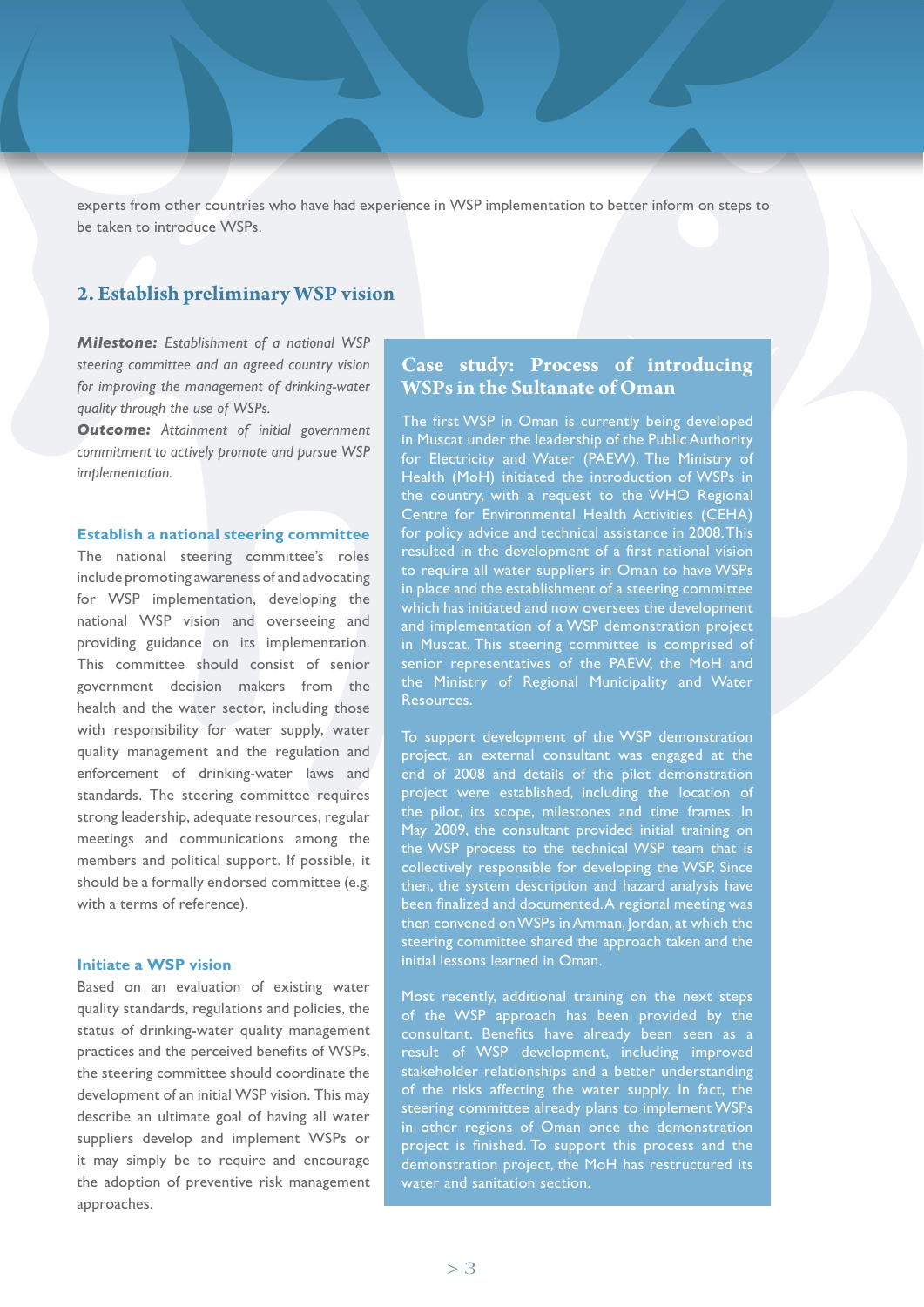Additionally, to promote and achieve the WSP vision, stakeholders from both government and non-government institutions should be identified and contacted. At this stage, it will be important to collaborate with those active in the country that have already implemented or may be interested in engaging in WSPs.

# **3. Attain practical WSP experience**

*Milestone: WSP demonstration projects implemented with one or more water suppliers in cooperation with the regulatory agency and potentially other stakeholders.*

*Outcome: Practical experience with WSP development and implementation is gained in a local context.* 

## **Implement WSP demonstration project**

The national steering committee will need to develop and implement a WSP demonstration project (or projects) in cooperation with one or more water suppliers in order to proceed with the WSP vision. The purposes of the pilot are to demonstrate that a WSP can be successfully implemented under national circumstances, provide a local model and create a core team of national WSP experts. Therefore, when choosing the water supply for the demonstration project, it is important to consider the supplier's interest and enthusiasm to commit to the WSP approach including support from senior management. In developing the demonstration WSP, it is beneficial to focus on attaining 'quick wins', where the implementation of a WSP has the potential to improve a specific issue related to drinking-water quality. If external technical support is required, the services of a local or international expert can be sought, including from WHO, IWA, certain universities, or other organizations involved in WSP support.

# **Demonstration project steps**

## **Phase 1: Planning**

- Define agencies and participants and ensure their engagement with the steering committee.
- Select the water supplies where the demonstration will be implemented.
- Select the members of the WSP team responsible to develop and implement the WSP. The team needs to include members of the water supplier but may also include external stakeholders (e.g. regulator, catchment authority). A team leader should also be identified to drive the project and ensure focus.
- Design a realistic and achievable plan of action to implement the WSP, including milestones, time-frames, roles and responsibilities of the individuals on the WSP team, budget and reporting mechanisms to the steering committee.
- Train the WSP team on the process of WSPs. If needed, an external expert(s) could be used to provide training and technical advice throughout the demonstration project.

## **Phase 2: Implementation**

- The WSP team develops and implements the WSP according to the plan of action, under the oversight of the steering committee. (See the WSP Manual for guidance.)
- Convene regular meetings between the steering committee and the WSP team to report progress of the completed steps of the WSP.
- Provide further training as needed of the WSP team and operational staff on the next stages of WSP development and modify the plan of action if necessary.
- Complete the first iteration of the WSP.

# **Phase 3: Finalization**

- Organize an external review of the WSP and revise based on feedback.
- The steering committee and the WSP team evaluate the WSP outcomes.
- Communicate and share the outcomes of the WSP demonstration project with national stakeholders and the international community.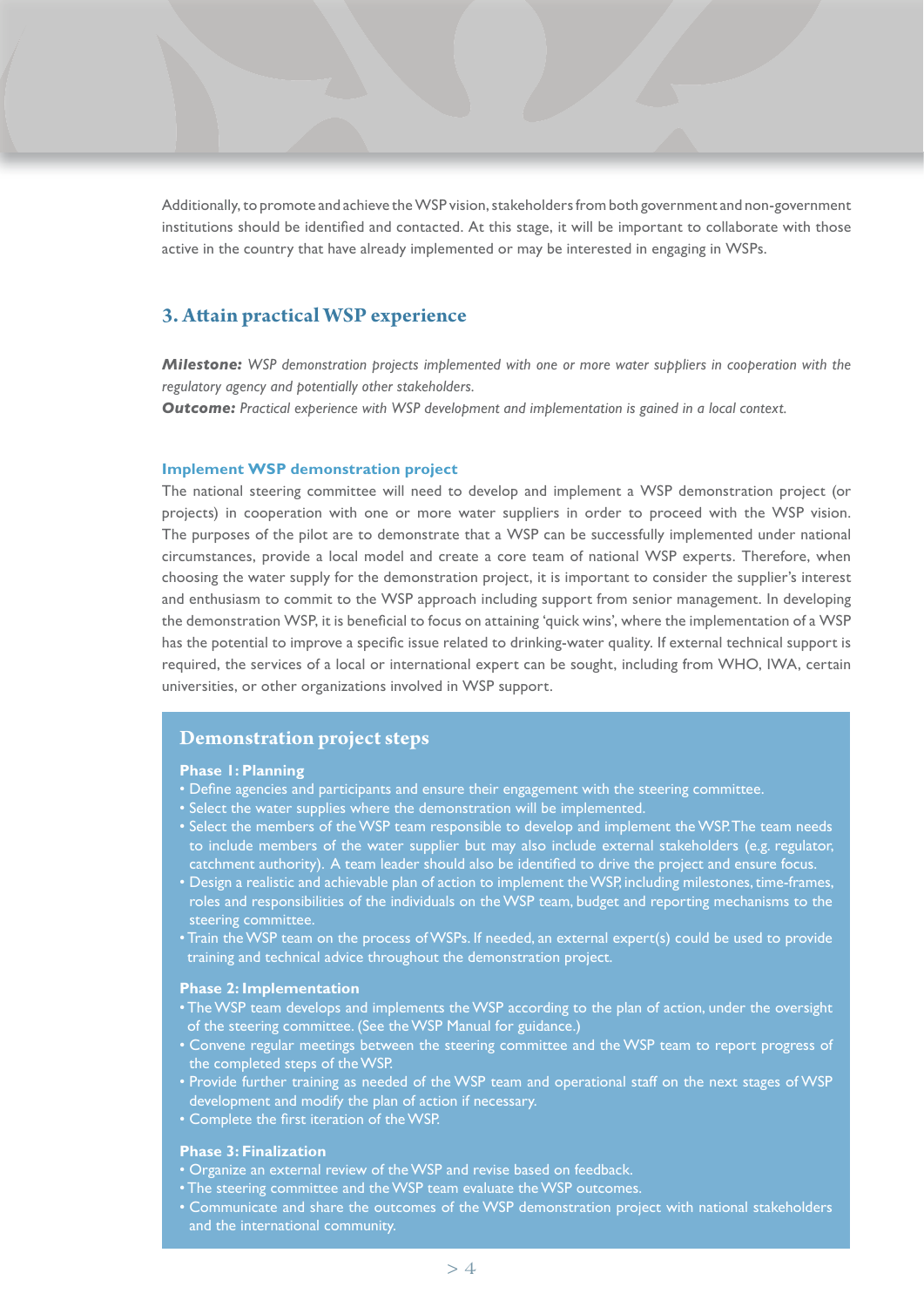The national steering committee should have an oversight role in the development and implementation of the WSP demonstration. It is also responsible for ensuring that the WSP team has sufficient resources for successful implementation of the demonstration project.

## **Evaluate WSP demonstration project**

The pilot should be evaluated by the WSP team and the steering committee against the following criteria to inform the national vision and strategy for scaling up:

- Feasibility in national and local context under existing resources;
- Immediate and expected longer-term added value for consumers, water suppliers, regulators and others concerned about water quality and health;
- Resources needed (including personnel, knowledge, supporting materials and tools, time, money and equipment);
- Challenges faced during implementation and how they were addressed;
- Differences between current practices and those required for WSP implementation in operation and management; and
- Other lessons learned.

# **4.Establish national strategy to scale up WSP implementation**

*Milestone: Convening of a multi-stakeholder consultation process to review and refine the original vision and develop a detailed strategy for wide-scale WSP implementation.*

*Outcome: National strategy for scaling up WSP implementation developed and agreed to by key stakeholders.* 

# **Develop the national strategy for WSP scale up**

Based on experience gained from the demonstration project, the steering committee should re-evaluate the initial WSP vision and develop a detailed strategy to achieve the vision. This will require sufficient government support for WSP scale up and the confirmation of resources (including mobilization of external funding, if required) for the steering committee to carry out this work. Key points to consider, or include in the strategy are the following:

- A review of existing water quality standards, regulations and policies to evaluate the strengths and weaknesses of existing frameworks to see how the WSP approach can complement and improve them. This evaluation may have been initiated when the initial WSP vision was established and the information gathered at that time should be utilized. While many countries' regulations require monitoring of the drinkingwater supplied to consumers against water quality standards, the comprehensive risk assessment and risk management approach implicit in WSPs to most effectively protect public health is often lacking.
- A review of roles, responsibilities and capabilities of relevant institutions, including the effectiveness of current working structures. Furthermore, the institutional roles and responsibilities that are needed for successful and sustainable adoption of the WSP approach will need to be identified. Further details of the latter activity is described in section 6.
- A description of WSP policy and regulatory objectives and rationale for them. The steering committee should understand the implications of the policy and regulatory objectives that are being considered. For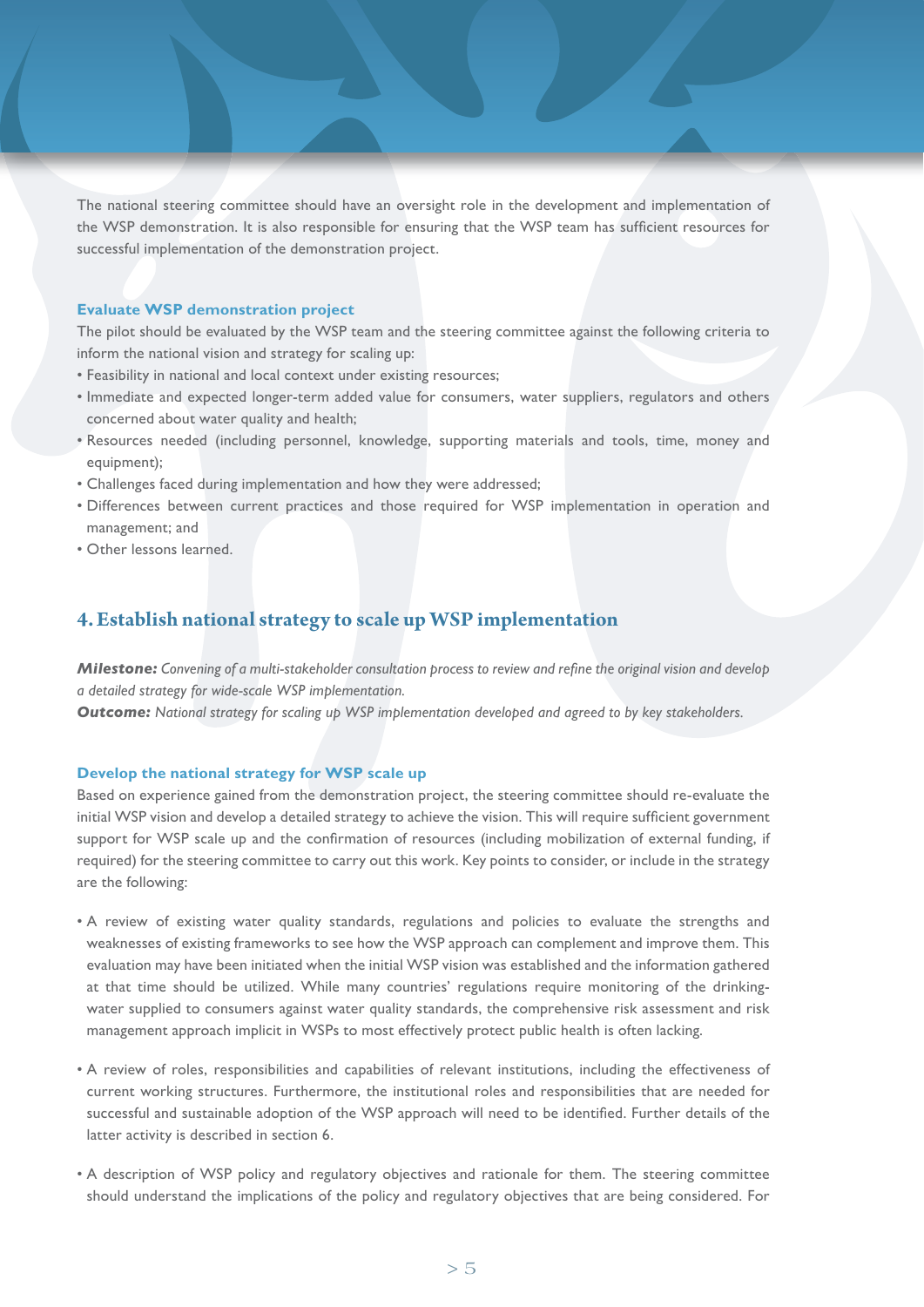

Regional WSP awareness-raising meeting, Jordan.

example, countries should expect that the drinking-water regulator would need to gain the capacity to assess the WSPs if WSP implementation becomes a regulatory requirement. At the same time, water suppliers themselves may need support, and possibly incentives, before committing to the WSP approach. On the other hand, if WSP implementation is not made a regulatory requirement, some water suppliers may be reluctant to adopt the WSP approach. Implementation targets, with accompanying milestones and anticipated target dates to track progress should be identified.

- Identification of potential national and international WSP stakeholders and their roles for achieving the strategy. It is important to map and engage with a wide group of stakeholders, considering all parties involved in the water, sanitation and public health fields. This may include catchment management authorities, donor agencies, consumer associations and training institutes.
- A description of mechanisms and policy instruments to support WSP implementation. This should include advocacy and capacity building activities targeted at water suppliers, regulators and other stakeholders. Further details of these supporting activities are described in sections 5 and 6.

## **Promote multi-stakeholder buy-in**

A workshop should be organized by the steering committee and the water supplier involved in the WSP demonstration project to obtain feedback and seek support of the national strategy from a broad group of stakeholders who were not involved in previous WSP initiatives. During this workshop, the process and outcomes of the demonstration project should be presented with a focus on highlighting timeframes, benefits, challenges and opportunities for widespread WSP implementation. Strong commitment should be sought from all stakeholders to work together in scaling up WSP implementation.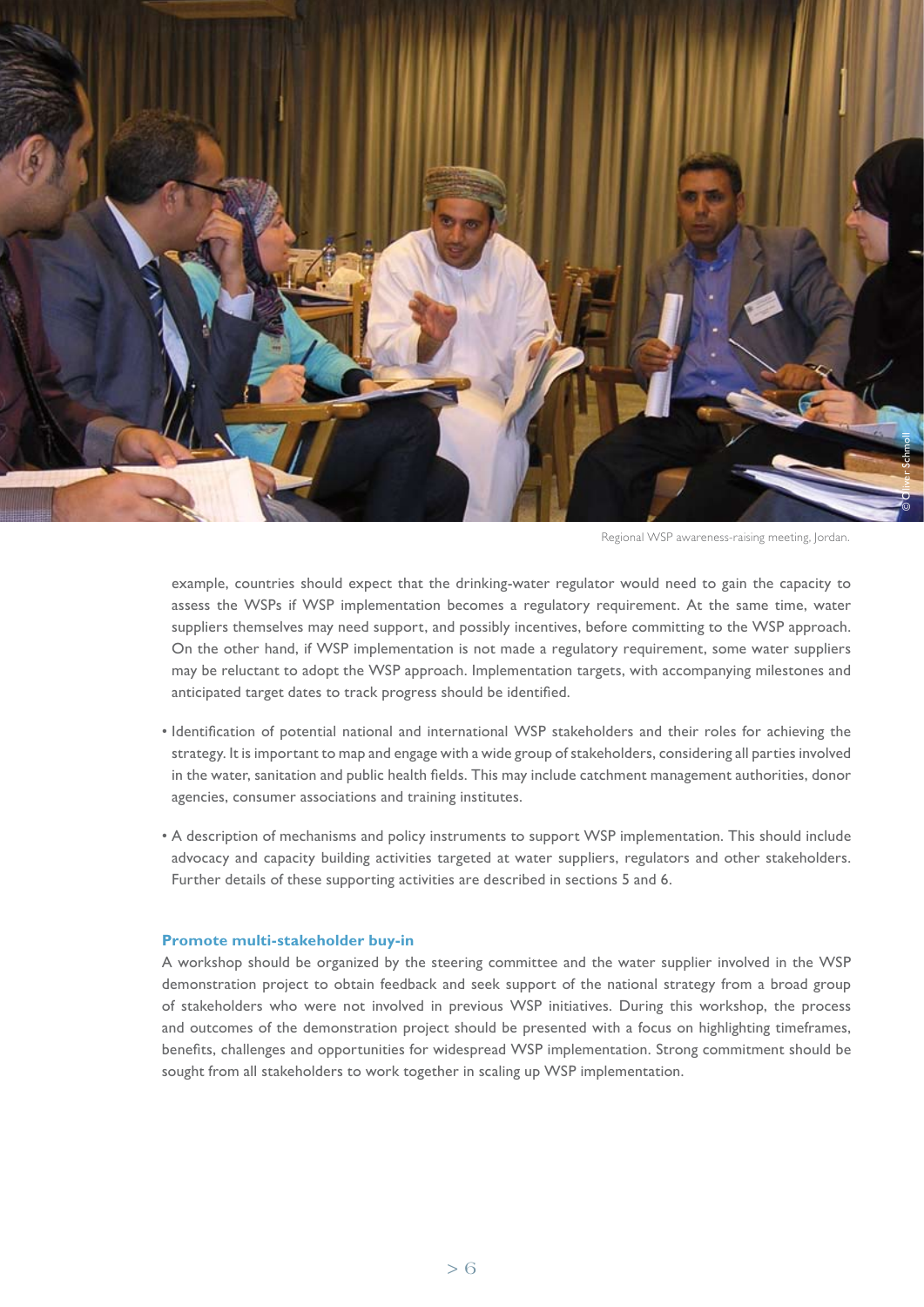# **5. Establish mechanisms for ongoing support of WSPs**

*Milestone: Long-term programmes established to build capacity of water suppliers, surveillance agencies and other stakeholders.* 

**Outcome:** *Enabling environment created, facilitating WSP implementation.* 

#### **Continue to advocate for WSPs**

To support widespread implementation of WSPs, advocacy efforts will need to be conducted at a larger scale. Specific materials may need to be developed and activities should be organized to increase awareness amongst all stakeholders (see section 4). This includes the organizations that could fund the improvement programmes (e.g. infrastructure, equipment, training etc.) that will be identified through the WSP process. National "WSP champions" among different stakeholder groups should be identified and supported in their efforts to promote WSPs. Furthermore, the regulator and those involved in the WSP demonstration project should promote the WSP approach, particularly at the water supply level.

## **Scale up WSP training**

WSP training not only includes practical instruction on how to do a WSP, but also targeted training on particular aspects of drinking-water quality management issues. It also includes training for regulators and/or other third parties on how to review and audit WSPs. Local expertise gained through the WSP demonstration projects should be disseminated, including through peer-to-peer sharing of experiences (see below) and also through knowledge-sharing facilitated by, for example, the national regulatory agency. Capacitating national and regional water supply associations and training providers in the water and public health sector to deliver WSP training should also be considered. Certified training and education may be introduced as programmes progressively improve. Finally, incorporation of WSPs into university curricula and continuing professional education programmes should also be explored and encouraged.

## **Establish utility-utility partnerships**

Partnerships can strengthen peer-to-peer support amongst water operators. A supplier knowledgeable in WSPs could provide a mentoring role to those suppliers who are initiating WSP development while partnerships between two supplies at the same level would facilitate knowledge exchange. Partnerships could be formed between the WSP team from the demonstration project and other suppliers within the country or between an in-country supply and a WSP experienced supply from abroad. Partnerships could also be formed between supplies undergoing WSP implementation within a geographic region, to work together on certain aspects of the WSP, for example, in identifying, and assessing the risks and in developing mitigation measures. Such opportunities can be facilitated through the Water Operators Partnership (WOPs) initiative<sup>8</sup>.

## **Develop and disseminate tools and resources**

A number of international resources have been developed to guide WSP implementation including the WSP Manual and WSPortal. Countries may also wish to develop their own materials, such as guidance notes or code of practices, taking into account local circumstances, or modify and translate existing resources. When developing tailored material, standardization of format will be important to ensure incorporation of key

<sup>8</sup> http://www.unhabitat.org/content.asp?cid=5907&catid=568&typeid=24&subMenuId=0.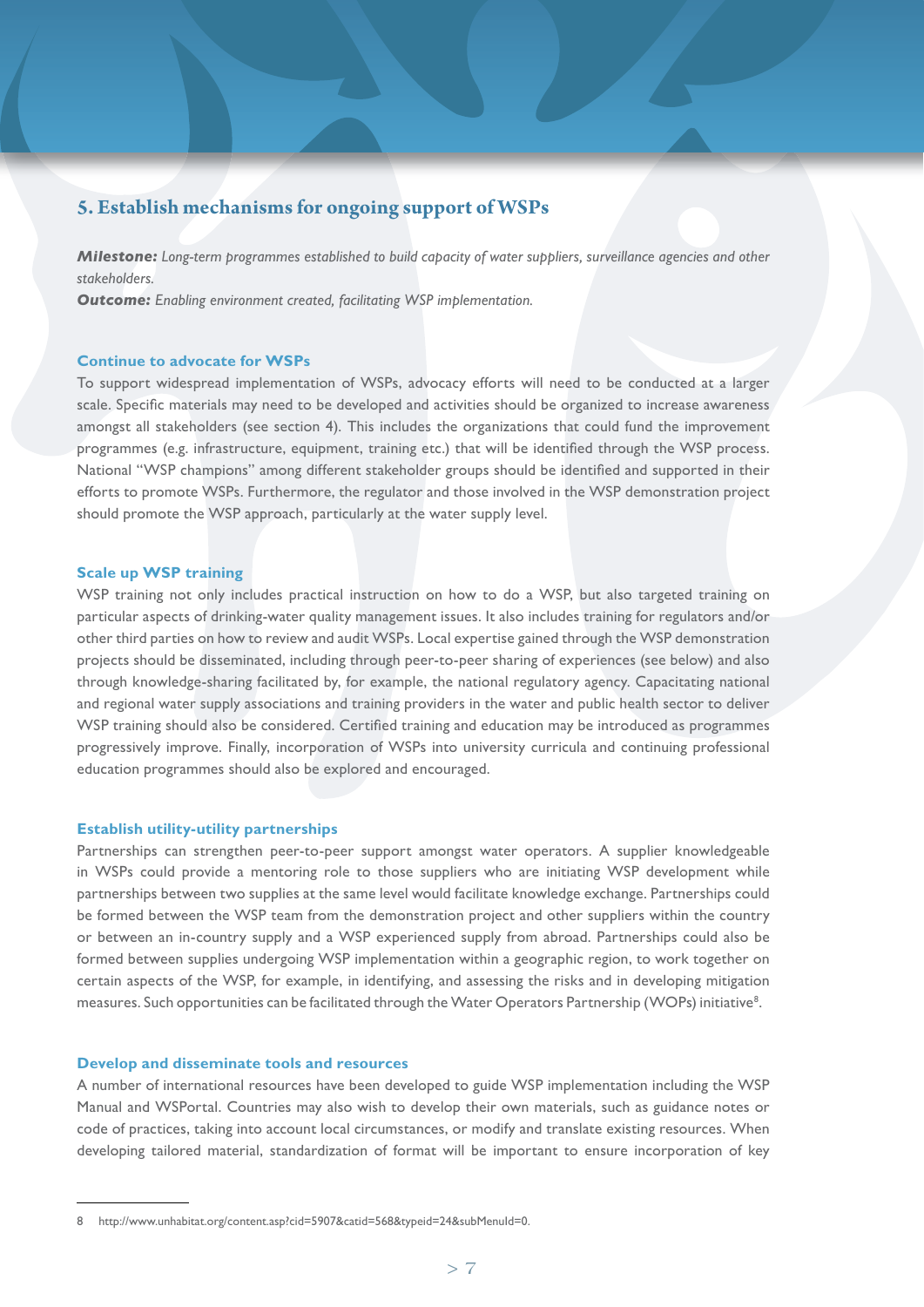WSP steps, but there should be enough flexibility to ensure that the site conditions and the risks, which may vary from one place to another, are adequately addressed. National or regional resource centres could also be empowered to provide technical advice and ongoing support in developing and implementing WSPs. Knowledge gaps should additionally be identified and a prioritized research agenda could be developed and coordinated between universities and research centres.

# **6. Establish policy and regulatory instruments to support WSP implementation**

*Milestone: Formal inclusion of the WSP approach in appropriate national or sub-national policies and/or regulations.* 

**Outcome:** Functioning institutional framework and legal and financial instruments established, incentivizing and *supporting WSP implementation.*

#### **Empower institutions**

WSP implementation requires a coherent and robust institutional framework, with clear delineation and mutual understanding of roles and responsibilities. Institutions must be empowered to undertake their responsibilities, meaning allocation of appropriate personnel (including knowledge capabilities), technical and financial resources. This includes enabling relevant government authorities to understand and play a "new role" in supporting and auditing WSPs.

#### **Issue legislative and regulatory instruments**

Including WSP implementation as a legal requirement can provide an impetus for the widespread implementation of WSPs and provide a robust framework for effectively safeguarding drinking-water quality in the long-term. However, legal instruments should only be used where mechanisms for ongoing support of WSP implementation are in place and therefore water suppliers have the capacity to fulfil their legal obligations and governments have the ability to enforce them. The incremental inclusion of WSPs in legal frameworks is advised. This may commence with a formal advisory note administered by the regulatory authority strongly encouraging WSP implementation. Other options include introducing legislations with clearly defined timelines for WSP implementation for different supply sizes and legislations that require water suppliers to have a WSP, with an incremental improvement schedule and related timeframe and resources.

In developing WSP policies and regulations at the national or sub-national level, special attention should be given to small community managed water supplies as these supplies generally present a greater public health risk relative to large water supplies. Also, small community supplies often need additional time and resources to implement WSPs.

## **Secure financial instruments**

The implementation of WSPs can incur small costs, mainly to finance training, external consultations or additional staff. Furthermore, implementation of a WSP will identify short- and long-term investment needs to improve drinking-water quality. It is therefore important that finance is made available to support the implementation of WSPs and also the improvements identified through WSP implementation. Finance may be provided by the government, donor agencies, international finance institutes and/or through private investments. These organizations may want to only support the improvements identified through the WSP process.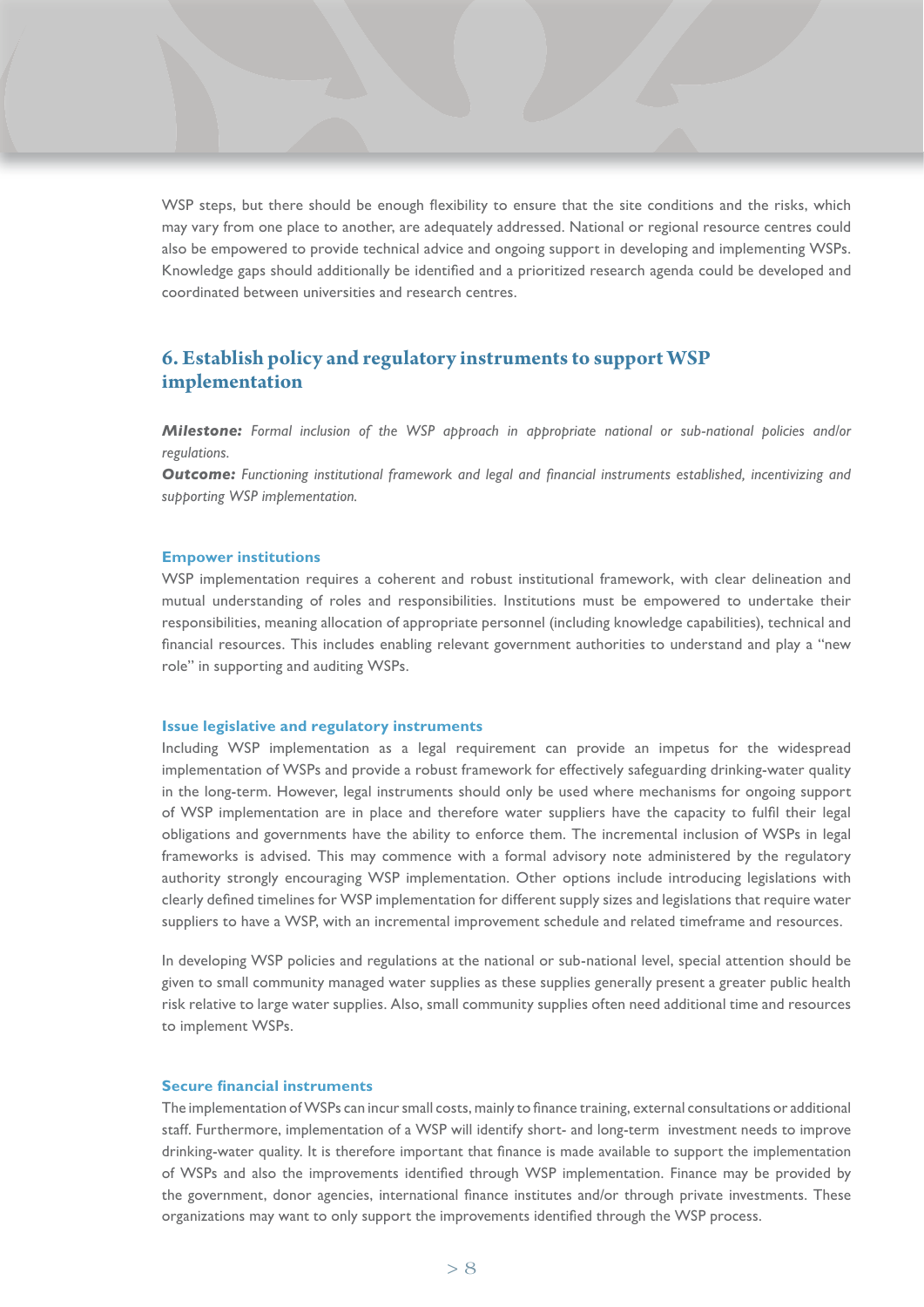# **7. Implement WSPs and verify their effectiveness**

*Milestone: Water suppliers are implementing WSPs which are regularly subjected to audits and compliance monitoring.*

**Outcome:** Risk management practices are implemented with confirmation that WSPs are appropriately developed.

## **Continue implementing WSPs**

Water suppliers will need guidance and support from time to time as they develop, implement and periodically review their WSPs. Therefore, the capacity building activities such as training and if possible, utility-utility partnerships, should run in parallel with WSP implementation. Specific mechanisms to provide ongoing support could also be established to facilitate implementation. For example, resource centres or WSP advisory services could be established. The regulator, public health inspector and other WSP experts should also be readily available sources of information.

## **Verify that the WSPs are appropriate**

The WSPs should be independently verified by the surveillance agency (regulator) or another body that is appointed by the surveillance agency to ensure that the WSP is working properly. These auditors will need to be appropriately trained and qualification requirements should be established. An auditing plan should be developed that includes the time and frequency of the audits, scope of the audit and assessment and reporting criteria. Processes, specifying corrective actions to be taken, should also be in place for when the WSPs are not found adequate, including timeframes for rectifying the identified issues, and potentially, sanctions. Wherever possible generally and certainly in the early stages of WSP implementation, audits should be treated as learning and improving opportunities rather than occasions for imposing penalties.

WSP development in a small water supply system, Bhutan